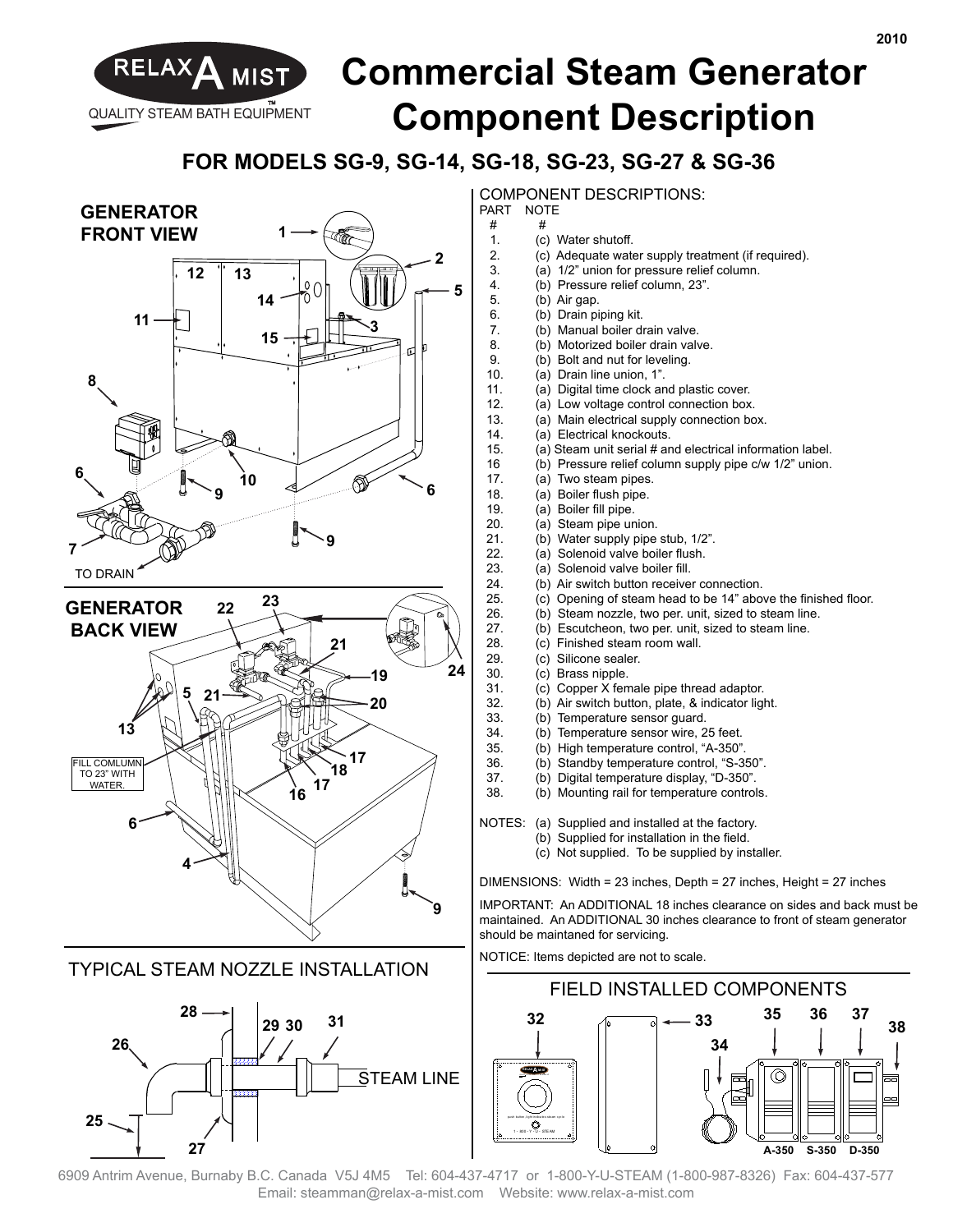

## RELAXA MIST **Commercial Steam Generator Component Description**

**FOR MODELS SG-9, SG-14, SG-18, SG-23, SG-27 & SG-36**



- (b) Drain piping kit.
- 7. (b) Manual boiler drain valve.<br>8. (b) Motorized boiler drain valv
- (b) Motorized boiler drain valve.
- (a) Electrical knockouts
- 15. (a) Steam unit serial # and electrical information label

**2010**

6909 Antrim Avenue, Burnaby B.C. Canada V5J 4M5 Tel: 604-437-4717 or 1-800-Y-U-STEAM (1-800-987-8326) Fax: 604-437-577 Email: steamman@relax-a-mist.com Website: www.relax-a-mist.com